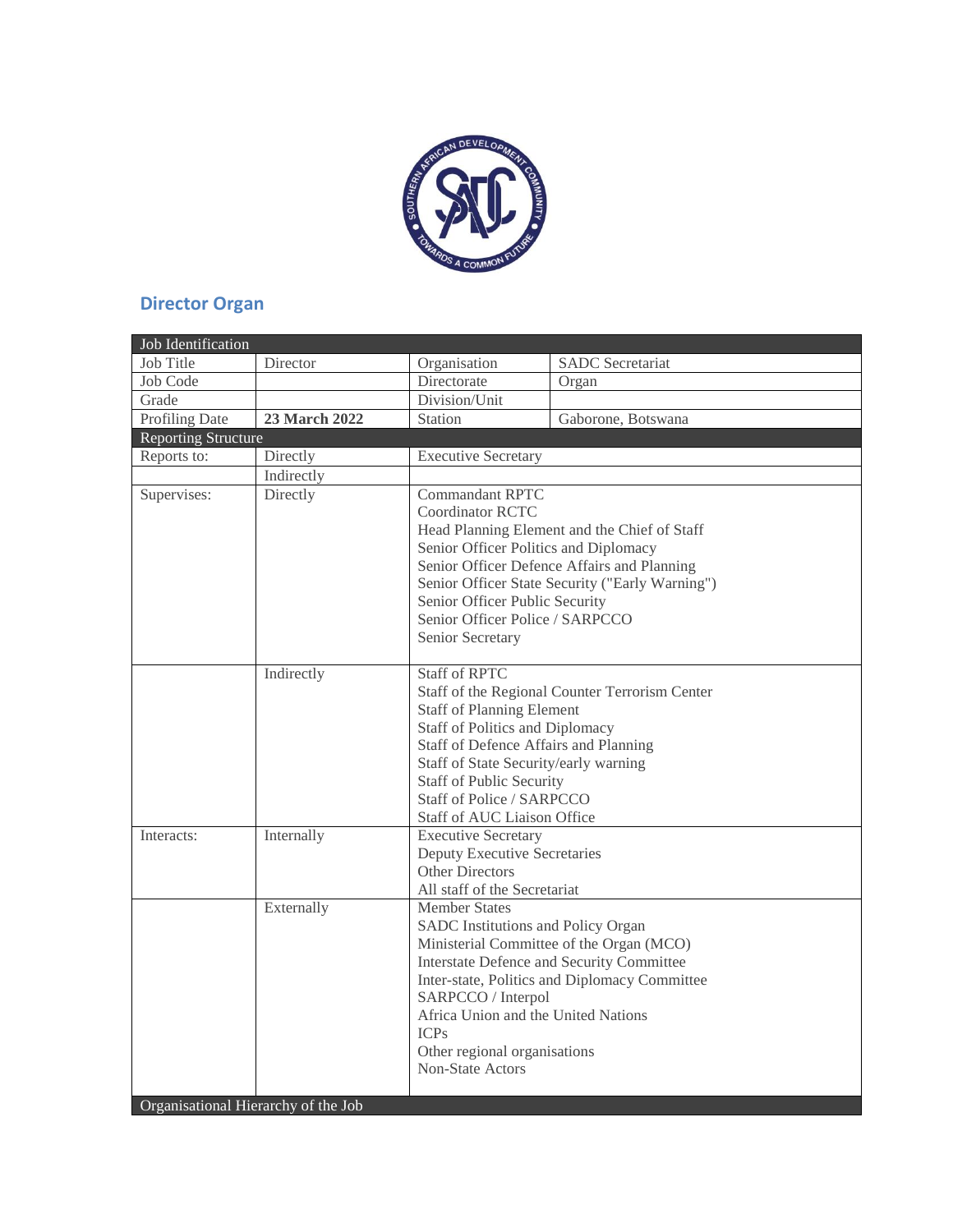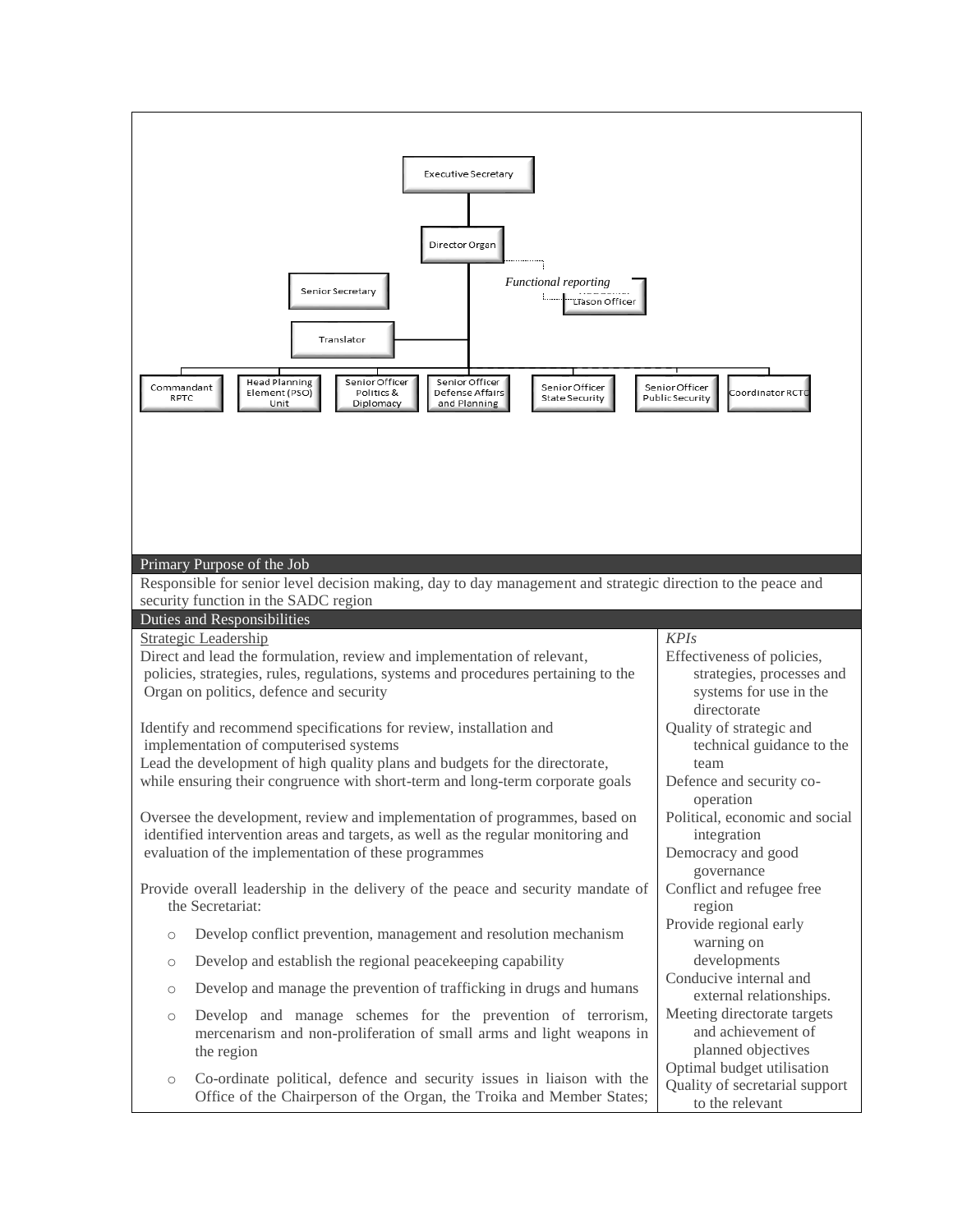|                     | as well as preparation of submissions on policies and programmes                                                                                                                                                          | Committees                             |
|---------------------|---------------------------------------------------------------------------------------------------------------------------------------------------------------------------------------------------------------------------|----------------------------------------|
| $\circ$             | Preparation of documentation for official SADC meetings                                                                                                                                                                   |                                        |
| $\bigcirc$          | Coordinate the implementation of the SADC Protocol on politics,<br>defence and security and the Strategic Indicative Plan for the Organ<br>(SIPO)                                                                         |                                        |
| $\circ$             | Ensure closer and effective coordination of SADC, AU Peace and<br>Security Agenda and other relevant international organisations.                                                                                         |                                        |
| $\bigcirc$          | Supervise and monitor the political, defence and security environment<br>by liaising with international co-operating partners                                                                                             |                                        |
| $\bigcirc$          | Evaluate relevant international developments with a view to determine<br>their impact on the region propose appropriate SADC policies and<br>strategies                                                                   |                                        |
| $\circlearrowright$ | Ensure adequate funding of all programmes, projects and other activities<br>under the Directorate                                                                                                                         |                                        |
| $\circ$             | Enforce adherence of the directorate to relevant legal and regulatory<br>guidelines and in-house policies in the conduct of its business                                                                                  |                                        |
| $\bigcirc$          | Build win-win partnerships and trust relationships with key partners and<br>external stakeholders and act as a point of contact for important external<br>stakeholders; engage with key stakeholders as and when required |                                        |
| $\circlearrowright$ | Analyse problematic situations and provide solutions to ensure                                                                                                                                                            |                                        |
| $\circlearrowright$ | efficiency, effectiveness and growth at directorate level<br>Maintain good knowledge of the operating context of the Secretariat so                                                                                       |                                        |
| $\circlearrowright$ | that the directorate can adapt to changing organisational requirements<br>Make decisions on project priorities and control budget allocation with a                                                                       |                                        |
|                     | view to optimise returns on expenditures and support the strategy of the<br>directorate                                                                                                                                   |                                        |
| $\circ$             | Ensure that audit recommendations for the directorate are duly<br>implemented                                                                                                                                             |                                        |
| $\circlearrowright$ | Act as Secretary to any internal committee or working group as required                                                                                                                                                   |                                        |
| $\circlearrowright$ | Exercise approval authorities on all matters as per the "Delegation of<br>Authority" document                                                                                                                             |                                        |
| $\bigcirc$          | Contribute to the Senior Management Team of the Secretariat as<br>follows:                                                                                                                                                |                                        |
| $\bigcirc$          | Establish overall goals, strategies, plans and objectives that are<br>consistent with the policies of the organisation                                                                                                    |                                        |
| $\bigcirc$          | implementation of organisational plans<br>Ensure<br>and<br>monitor<br>achievements against targets                                                                                                                        |                                        |
| $\circ$             | Determine, provide, maintain and re-evaluate the resources and<br>infrastructure necessary to carry out the activities of the organisation                                                                                |                                        |
| $\circlearrowright$ | Research developments in the relevant focal areas of regional<br>integration, benchmark and promote awareness of best practices                                                                                           |                                        |
| $\circ$             | Undertake any other duties as delegated by the Executive Secretary                                                                                                                                                        |                                        |
|                     | <b>People Management</b><br>Hold regular liaison meetings of the directorate                                                                                                                                              | <b>KPIs</b><br>Effectively manages and |
|                     | Build, lead and motivate subordinates to advance into a high performing team                                                                                                                                              | develops the human                     |
|                     | Ensure team compliance with all relevant Secretariat values, policies and                                                                                                                                                 | resources of the                       |
|                     | standards, and statutory requirements                                                                                                                                                                                     | directorate leading to the             |
|                     | Work towards building positive and compelling workplace and team culture                                                                                                                                                  | creation of a high                     |
|                     | within the directorate                                                                                                                                                                                                    | performing, motivated                  |
|                     | Be responsible for recruiting, training, developing, supporting, supervising,<br>mentoring, motivating and appraising the senior officers of the directorate                                                              | and an engaged team                    |
|                     |                                                                                                                                                                                                                           |                                        |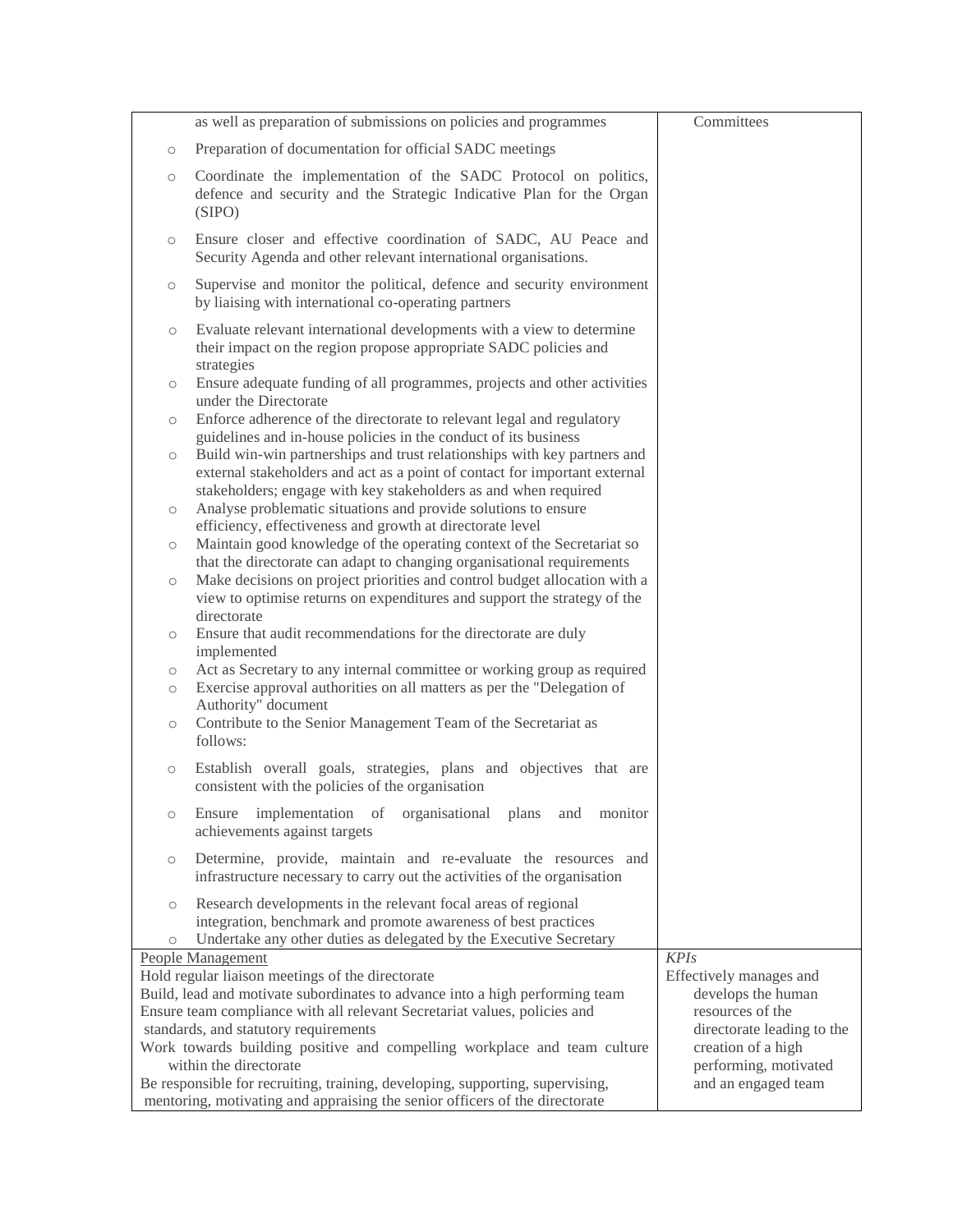## **Specific Dimensions of the Job**

Job dimensions refer to the context in which the duties listed above are executed in the organisation.

| People Management Responsibility                                                                    |                                                                                                                                      |  |  |  |
|-----------------------------------------------------------------------------------------------------|--------------------------------------------------------------------------------------------------------------------------------------|--|--|--|
| Responsible for managing a directorate comprising five Senior Officers and a team of Officers (Both |                                                                                                                                      |  |  |  |
| establishment and project-based)                                                                    |                                                                                                                                      |  |  |  |
| Specific Work Pressure, Working Conditions and Efforts                                              |                                                                                                                                      |  |  |  |
| This is a high-stress position based on full responsibility for the operations of a directorate     |                                                                                                                                      |  |  |  |
| Work conditions will be mainly indoor and within a comfortable office environment                   |                                                                                                                                      |  |  |  |
| Must work according to deadlines to meet the demands of executive management                        |                                                                                                                                      |  |  |  |
| Hours will often be long and irregular                                                              |                                                                                                                                      |  |  |  |
| Significant amount of international travelling                                                      |                                                                                                                                      |  |  |  |
| Decision Making and Authority Levels                                                                |                                                                                                                                      |  |  |  |
| Handle detailed, complex concepts and problems and must make rapid decisions regarding strategic,   |                                                                                                                                      |  |  |  |
| tactical, operational and administrative issues for a directorate (with multiple functions)         |                                                                                                                                      |  |  |  |
| Authority, control and accountability over use of resources of a directorate                        |                                                                                                                                      |  |  |  |
| Independence and Supervision                                                                        |                                                                                                                                      |  |  |  |
|                                                                                                     | Wide latitude for the exercise of independent judgment with no limits on creativity and innovation in five                           |  |  |  |
|                                                                                                     | focal areas, provided such judgements, creativity and innovation do not contravene the applicable                                    |  |  |  |
|                                                                                                     | codes of conduct, regulations, principles and practices                                                                              |  |  |  |
|                                                                                                     | Working Relations, Communication and Influence                                                                                       |  |  |  |
|                                                                                                     | Require expert communication (written and verbal), persuasion, negotiation, and advocacy skills                                      |  |  |  |
| Outputs and recommendations of the function can have an organisation-wide impact                    |                                                                                                                                      |  |  |  |
| Deal with highly confidential information and materials                                             |                                                                                                                                      |  |  |  |
|                                                                                                     | Develop smooth and constructive relationships with executive colleagues an high profile stakeholders such                            |  |  |  |
|                                                                                                     | as SADC Institutions, Policy Organ, Member States etc.                                                                               |  |  |  |
| Qualifications and Experience                                                                       |                                                                                                                                      |  |  |  |
| Education:                                                                                          | At least a Masters in Political Science / International Relations / Strategic Studies                                                |  |  |  |
|                                                                                                     | or equivalent from a recognised institution                                                                                          |  |  |  |
| Professional                                                                                        | Certification in peace-keeping and security issues                                                                                   |  |  |  |
| Certification:                                                                                      |                                                                                                                                      |  |  |  |
| Specialised                                                                                         | Knowledge of integrated programme planning, budgeting, development,                                                                  |  |  |  |
| knowledge:                                                                                          | administration, monitoring and evaluation processes and systems                                                                      |  |  |  |
|                                                                                                     | Knowledge of project management                                                                                                      |  |  |  |
|                                                                                                     | Proficient in the use of computers and computer software relevant to the position                                                    |  |  |  |
| Experience:                                                                                         | At least 15-20 years of similar work experience in the public sector or a regional                                                   |  |  |  |
|                                                                                                     | organisation                                                                                                                         |  |  |  |
|                                                                                                     | Minimum of 5 years in a senior management position, with experience in                                                               |  |  |  |
|                                                                                                     | developing and managing budgets, and hiring, training, developing,                                                                   |  |  |  |
|                                                                                                     | supervising and appraising personnel                                                                                                 |  |  |  |
| <b>Skills Requirements</b>                                                                          |                                                                                                                                      |  |  |  |
| Communication and presentation skills                                                               |                                                                                                                                      |  |  |  |
| Conflict management skills                                                                          |                                                                                                                                      |  |  |  |
| Decision-making skills                                                                              |                                                                                                                                      |  |  |  |
| Entrepreneurial mind-set and business acumen                                                        |                                                                                                                                      |  |  |  |
| Interpersonal skills                                                                                |                                                                                                                                      |  |  |  |
| Leadership skills                                                                                   |                                                                                                                                      |  |  |  |
| Mentoring and coaching skills                                                                       |                                                                                                                                      |  |  |  |
| Negotiation, persuasion, advocacy, networking and relationship building skills                      |                                                                                                                                      |  |  |  |
|                                                                                                     | Organisational skills (planning, budgeting, work prioritisation, time management)<br>Research, analytical and problem-solving skills |  |  |  |
|                                                                                                     |                                                                                                                                      |  |  |  |
| Strategic planning skills                                                                           |                                                                                                                                      |  |  |  |